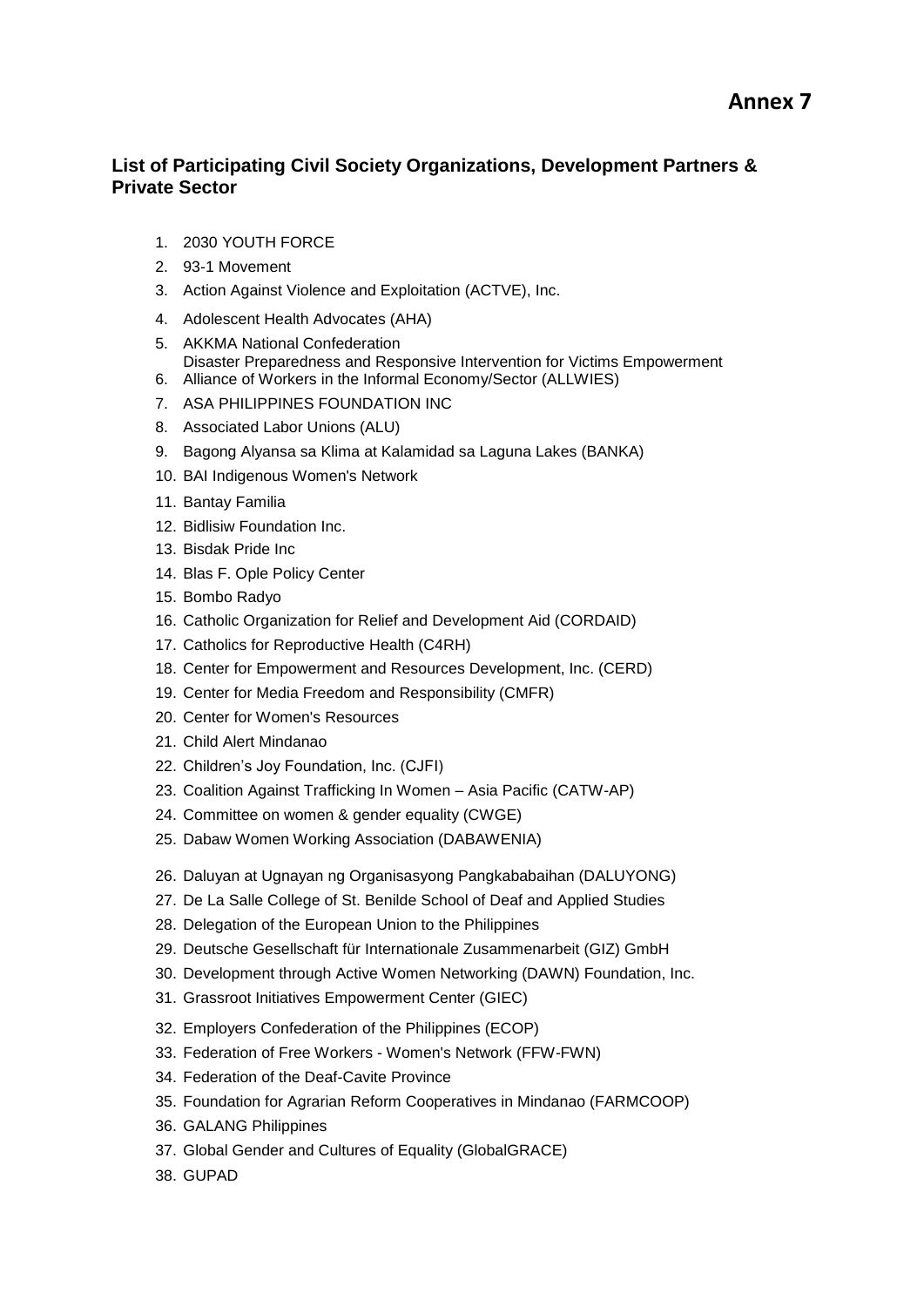- 39. GZO Peace Institute
- 40. Iligan Survivors Movement- (ISM) Aksyon sa Kahandaan sa Kalamidad at Klima
- 41. Kutawato Council for Justice and Peace (KCPI)
- 42. Ing Makababaing Aksyon (IMA) Foundation, Inc.
- 43. International Labour Organization (ILO)
- 44. Investing in Women -Asia (ABT Associates)
- 45. Jagna Calamay Producers Cooperative (JACAMACO)
- 46. Justice Cecilia Munoz Palma Foundation
- 47. Kaabag sa Sugbo
- 48. Kaisa Ka North Luzon
- 49. Kaisahang Buhay Foundation
- 50. Kalipunan ng Liping Pilipina Nasyonal Federation (KALIPI)
- 51. Kapatiran-Kaunlaran Foundation, Inc.
- 52. Kapisanan ng Kamag-anak ng Migranteng Manggagawang Pilipino, Inc. (KAKAMMPI)
- 53. Kaugmaon Center for Children's Concerns Foundation Inc.
- 54. Kutawato Council for Justice and Peace (KCPI)
- 55. Legal Alternatives for Women (LAW) Center, Inc
- 56. Legal Network for Truthful Elections (LENTE)
- 57. Lihok Pilipina Foundation, Inc
- 58. Likhaan Center for Women's Health (LIKHAAN)
- 59. LILAK Purple Action for Indigenous Women's Rights
- 60. Luna Legal Resource Center for Women and Children
- 61. Malhiao Resource Management Multi-Purpose Cooperative (MRMMPC)
- 62. MASS SPECC Cooperative Development Center (MASS SPECC)
- 63. Migrant Forum in Asia
- 64. Millennium Women's League, Inc
- 65. Mindanao Coalition of Development NGO Networks (MINCODE)
- 66. Mindanao Migrants Center for Empowering Actions, Inc. (MMCEA)
- 67. MOVE
- 68. National Trade Union Center
- 69. National Union of Bank Employees-Insurance and Finance Organization
- 70. Non-Timber Forest Products-Exchange Programme (NTFP-EP Asia)
- 71. Nueva Ecija Women Leaders Coalition, Inc. (NEWLAC)
- 72. Oxfam
- 73. Pambansang Kalipunan ng mga Manggagawang Impormal sa Pilipinas (PATAMABA), Inc
- 74. Pambansang Koalisyon ng Kababaihan sa Kanayunan (PKKK)
- 75. Partnership for Clean Air, Inc. (PCA)
- 76. Partnership of Philippine Support Service Agencies, Inc. (PHILSA)
- 77. Peer Counseling Foundation of the Philippines
- 78. People's Disaster Risk Reduction Network, Inc.
- 79. Philippine Association of Community Resiliency Model Skills Trainers Inc. (PhilACTS)
- 80. Philippine Business for Social Progress (PBSP)
- 81. Philippine Chamber of Commerce and Industry (PCCI)